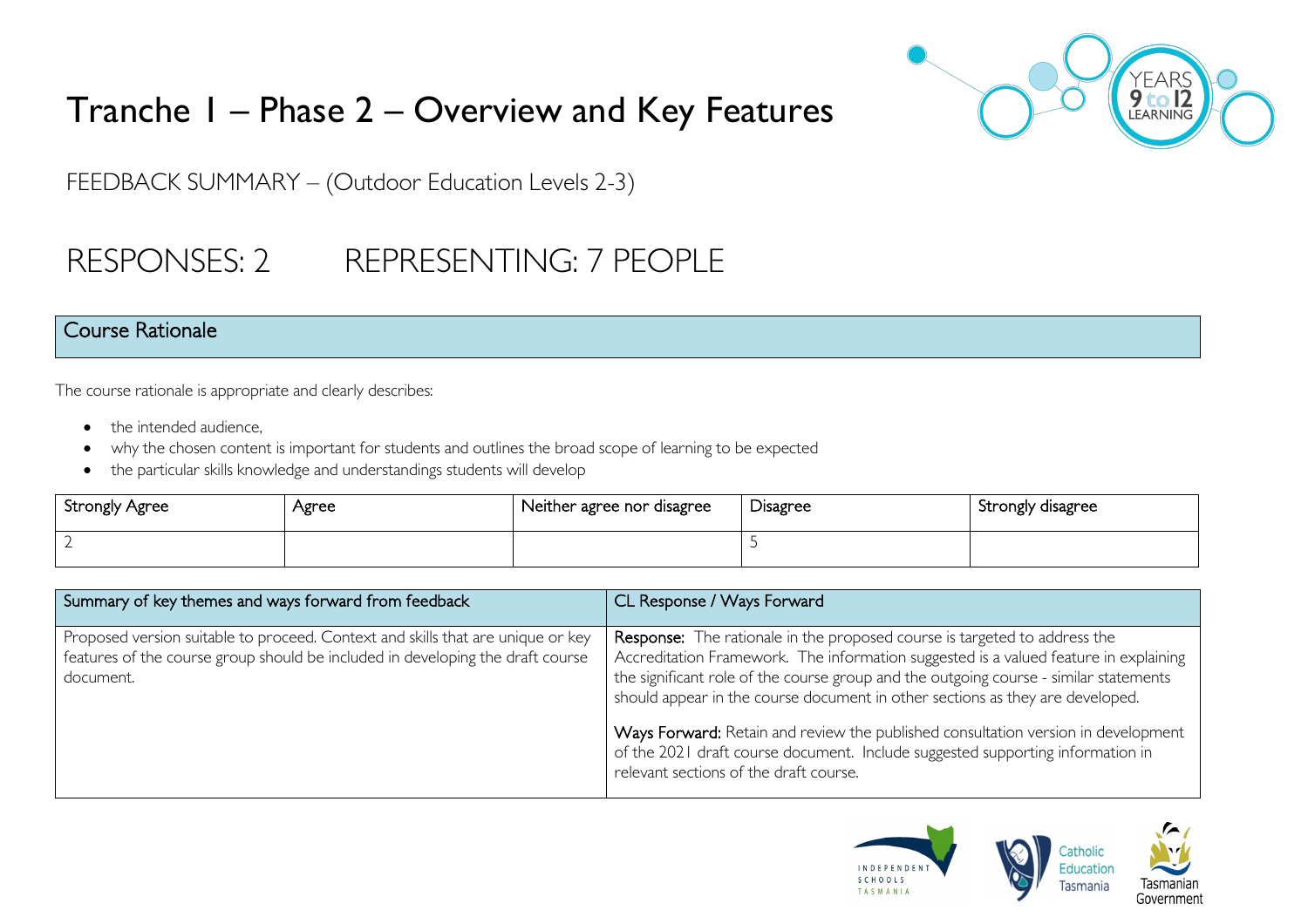### Pathways In

The pathways in are appropriate and clearly describes all relevant pathways.

| Strongly Agree | Agree | $\overline{\phantom{a}}$ Neither agree nor disagree | <b>Disagree</b> | Strongly disagree |
|----------------|-------|-----------------------------------------------------|-----------------|-------------------|
|                |       |                                                     |                 |                   |

| Summary of key themes and ways forward from feedback                           | CL Response / Ways Forward                                                          |
|--------------------------------------------------------------------------------|-------------------------------------------------------------------------------------|
| Suggestion to include additional related pathways from Community Sport &       | Response:                                                                           |
| Recreation.                                                                    | Agree that these suggestions should be included or made more visible in appropriate |
| Relevant General Capabilities and Cross Curriculum Priorities should appear in | sections within the course document.                                                |
| the course document.                                                           | Ways Forward:                                                                       |
| Suggestion to add greater detail to potential broader pathways beyond direct   | Revise and update the published consultation version in the development of the 2021 |
| connection of multi-level courses.                                             | draft course document.                                                              |

#### Learning Outcomes

• Learning outcomes describe observable and measurable behaviours so that valid judgements can be made about whether students have achieved the learning outcomes and at what level.

• Clear learning outcomes are important because they communicate to students what they are expected to do as a result of successfully completing a course or module.

#### In consideration of the learning outcomes identified in this paper do they clearly describe what students will be able to do on successful completion of a course (or module of work)?

| Yes | <b>No</b> |
|-----|-----------|
|     | -<br>ب    |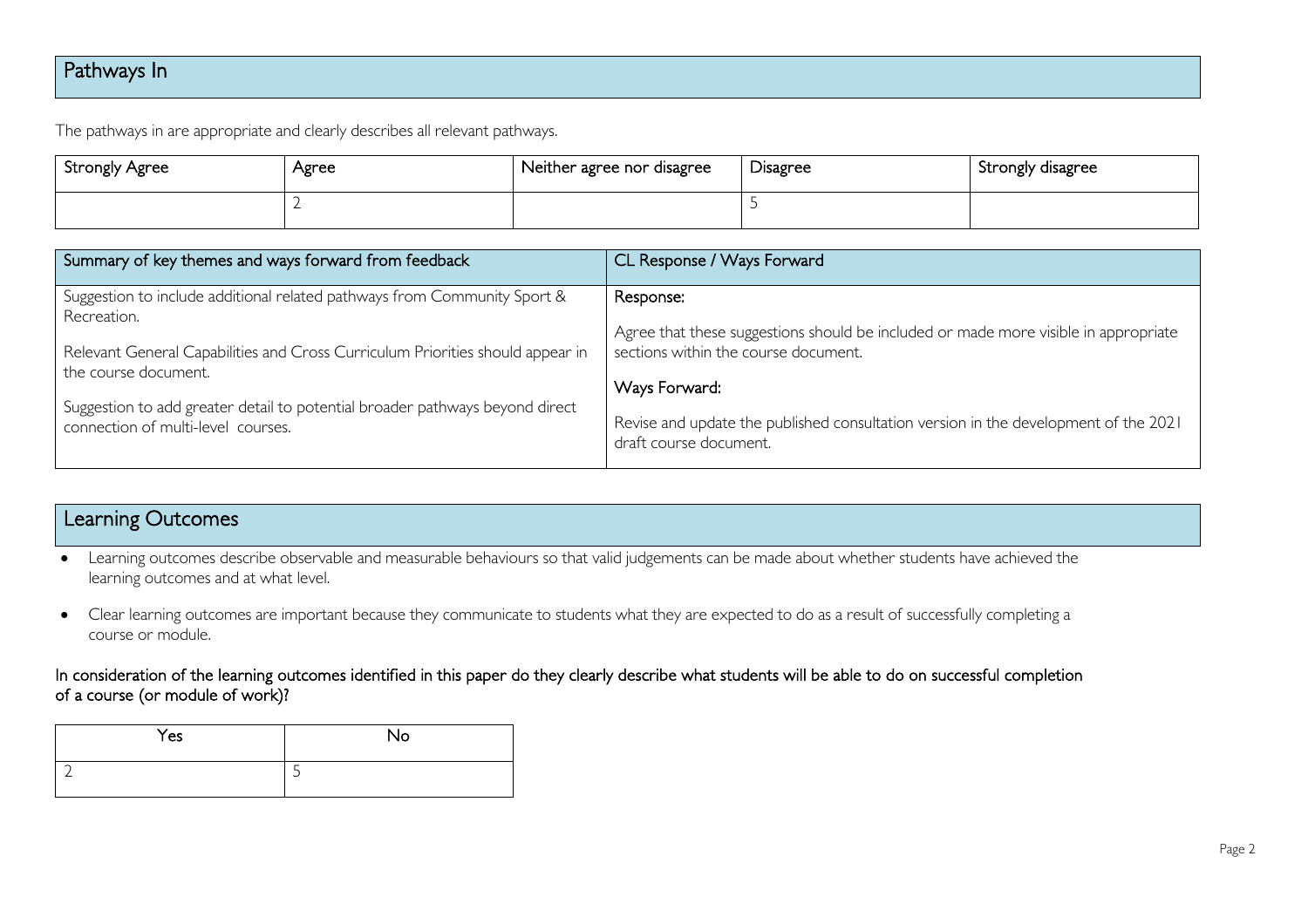| Summary of key themes and ways forward from feedback                                                                                                                                                                                                     | CL Response / Ways Forward                                                                                                                                                                                                                                                                                                                                                                                                                                                                                                                                                                                                                                                                                                                                                                                                                                                                                                                                                                                  |
|----------------------------------------------------------------------------------------------------------------------------------------------------------------------------------------------------------------------------------------------------------|-------------------------------------------------------------------------------------------------------------------------------------------------------------------------------------------------------------------------------------------------------------------------------------------------------------------------------------------------------------------------------------------------------------------------------------------------------------------------------------------------------------------------------------------------------------------------------------------------------------------------------------------------------------------------------------------------------------------------------------------------------------------------------------------------------------------------------------------------------------------------------------------------------------------------------------------------------------------------------------------------------------|
| Learning Outcomes seem appropriate. When content detail is determined they<br>may need review and refinement.<br>Question regarding terminology.<br>Content suggestion for Level 3.<br>Consider location and inclusion/visibility of the "safety" theme. | Response:<br>The proposed learning outcomes have been drawn from mapping of the outgoing<br>course and the 9 strands used in the Outdoor Education, Australia Curriculum<br>Guidelines.<br>Being able to "employ ecological literacy concepts" connects to the following 3 strands:<br><b>Environmental Awareness</b><br>Environmental management, conservation and culture<br>Ecological Literacy themes<br>Depending on stakeholder feedback during the development, learners might be<br>assessed on their competency in areas such as :<br>understanding and applying a range of ecologically sustainable practices<br>matched to the demands of various settings<br>exploring and describing ways in which people experience and relate to the<br>natural environment.<br>Specific content topics such as goal setting are intended to appear in the relevant<br>modules and units at appropriate levels.<br>Safety is specifically mentioned under Outcome I and it is implicit across all others. It |
|                                                                                                                                                                                                                                                          | may warrant consideration as a stand-alone criteria or be featured with greater<br>visibility in the wording of criteria in the course document.                                                                                                                                                                                                                                                                                                                                                                                                                                                                                                                                                                                                                                                                                                                                                                                                                                                            |
|                                                                                                                                                                                                                                                          | Ways Forward:                                                                                                                                                                                                                                                                                                                                                                                                                                                                                                                                                                                                                                                                                                                                                                                                                                                                                                                                                                                               |
|                                                                                                                                                                                                                                                          | Decisions and clarification of learning outcomes, criteria and standards will occur with<br>stakeholder input during the development process.                                                                                                                                                                                                                                                                                                                                                                                                                                                                                                                                                                                                                                                                                                                                                                                                                                                               |
|                                                                                                                                                                                                                                                          | Proceed using published consultation version as the basis for refining this section in the<br>development of the 2021 draft course document.                                                                                                                                                                                                                                                                                                                                                                                                                                                                                                                                                                                                                                                                                                                                                                                                                                                                |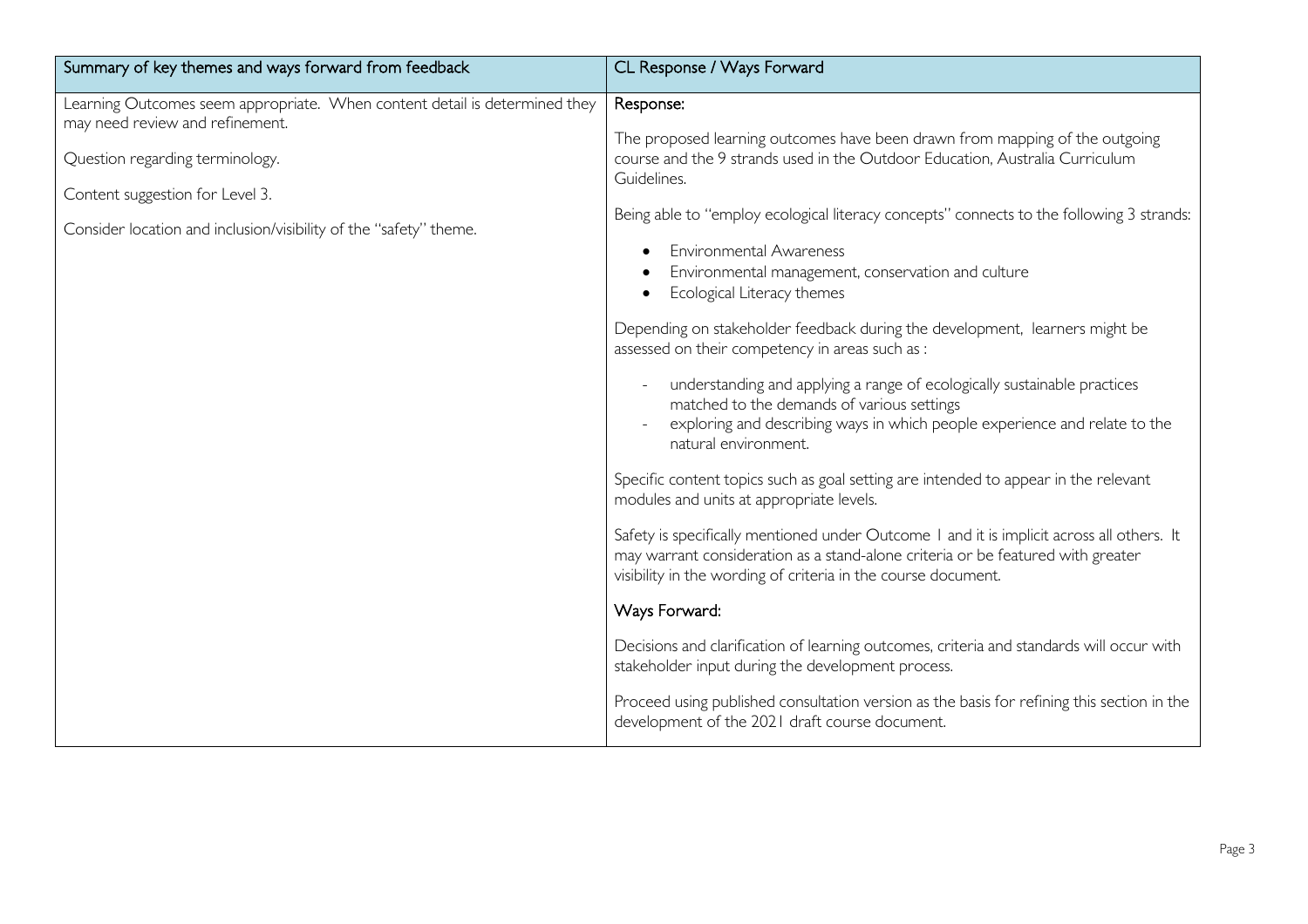### Course Structure

- All course structures for Tranche 1 courses are aligned to the Integrated Policy Model.
- All courses will be 150 hours in length, and divided equally into three weighted modules of 50 hours each.

#### Do you agree with the proposed organisation of modules identified in this paper?

| Yes | <b>No</b> |
|-----|-----------|
|     | ت         |

| Summary of key themes and ways forward from feedback                                                                                                                                                                                                  | CL Response / Ways Forward                                                                                                                                                                                                                                                                                                                                                                                                                                                                                                                                                                                                                                                                                                                                                                                                                                                                                                                                       |
|-------------------------------------------------------------------------------------------------------------------------------------------------------------------------------------------------------------------------------------------------------|------------------------------------------------------------------------------------------------------------------------------------------------------------------------------------------------------------------------------------------------------------------------------------------------------------------------------------------------------------------------------------------------------------------------------------------------------------------------------------------------------------------------------------------------------------------------------------------------------------------------------------------------------------------------------------------------------------------------------------------------------------------------------------------------------------------------------------------------------------------------------------------------------------------------------------------------------------------|
| Level 2 options may not be suitable. Suggestion to include all proposed topics at<br>Level 2.<br>Concerns raised regarding managing time requirements.<br>Questions and comments regarding content detail, assessment, accreditation<br>and pathways. | Response:<br>Content detail sits behind the proposed structures and topics mentioned in the key<br>features paper and this is yet to be developed. It does appear that the suggestions and<br>comments from the feedback could be accommodated within and/or aligned to the<br>proposed structure.<br>Details of content, including design time will be part of the next phase of development.<br>'Core' refers to those common modules which all students in a course will be required<br>to complete, as opposed to elective modules. Within a module content is organised<br>into required or optional. These are key structural elements in the design of a course.<br>Ways Forward:<br>Decisions and clarification of course structure will occur with stakeholder input during<br>the development process.<br>Proceed using published consultation version as the basis for refining this section in the<br>development of the 2021 draft course document. |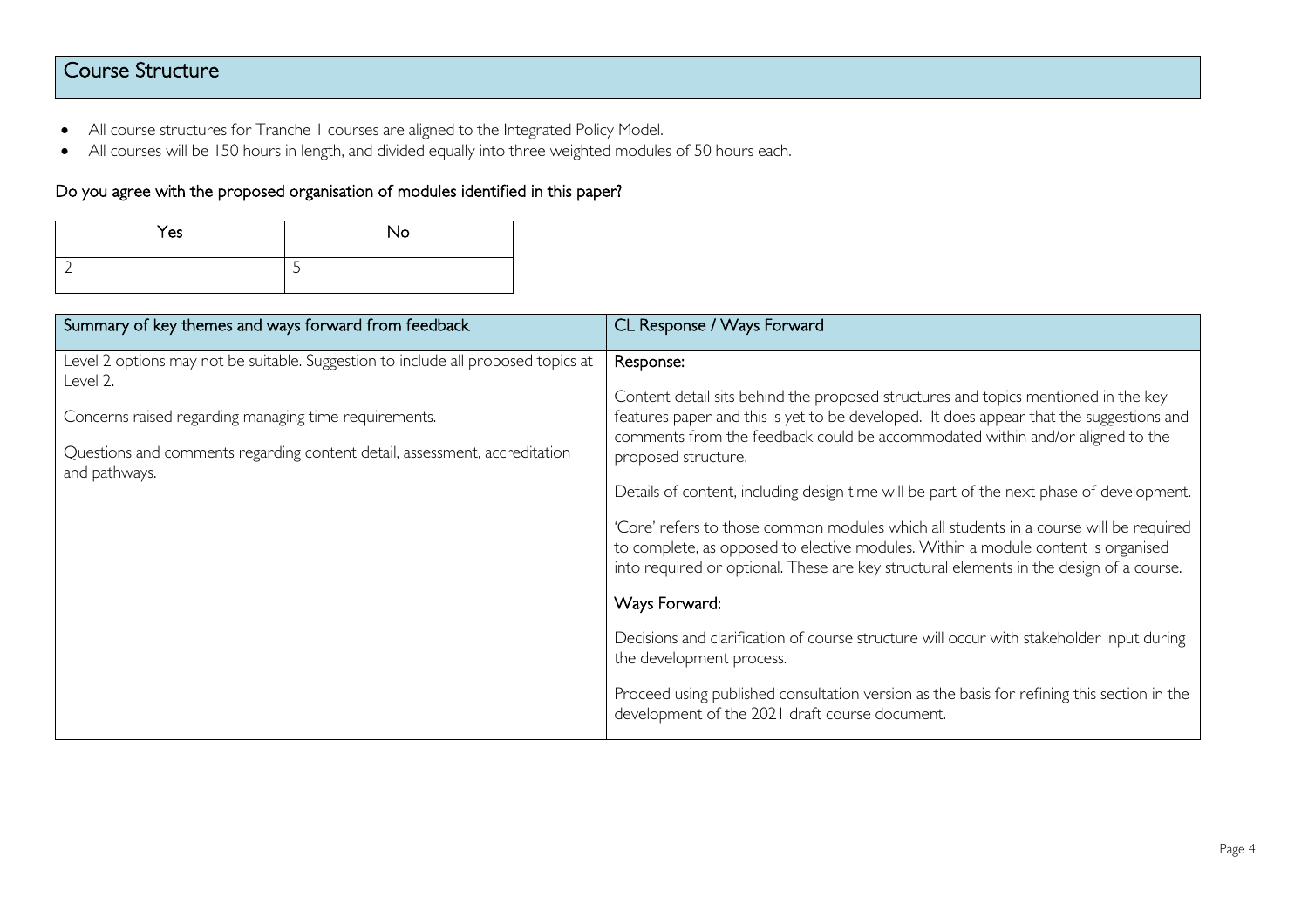## Delivery Sequence

#### Do you agree with the course delivery sequence proposed in this paper?

| Yes | No                       |
|-----|--------------------------|
|     | $\overline{\phantom{0}}$ |

| Summary of key themes and ways forward from feedback                  | CL Response / Ways Forward                                                                                                                                                                                                                                                                                                          |
|-----------------------------------------------------------------------|-------------------------------------------------------------------------------------------------------------------------------------------------------------------------------------------------------------------------------------------------------------------------------------------------------------------------------------|
| Difficult to respond without greater content detail and consultation. | Response:                                                                                                                                                                                                                                                                                                                           |
| Some signs that concurrent delivery may be indicated.                 | No delivery sequence has been determined. There may need to be further dialogue<br>together with wider testing and comparison of the feasibility and potential of different<br>approaches for timetable/scheduling using semester and trimester models across<br>various levels and settings - (7-12, 11/12, VLT).<br>Ways Forward: |
|                                                                       | Decisions and detailing of sequential, concurrent or flexible structural elements will be                                                                                                                                                                                                                                           |
|                                                                       | determined with stakeholder input during the development process.                                                                                                                                                                                                                                                                   |
|                                                                       | Proceed using the published consultation version as the basis for this section in the<br>development of the 2021 draft course document.                                                                                                                                                                                             |

#### Module Content

Please note that the descriptions of module content may vary from course to course for example:

- some will identify specific themes, concepts and topics to organise course content.
- some *may* enable teacher/learner choice of themes, concepts and topics.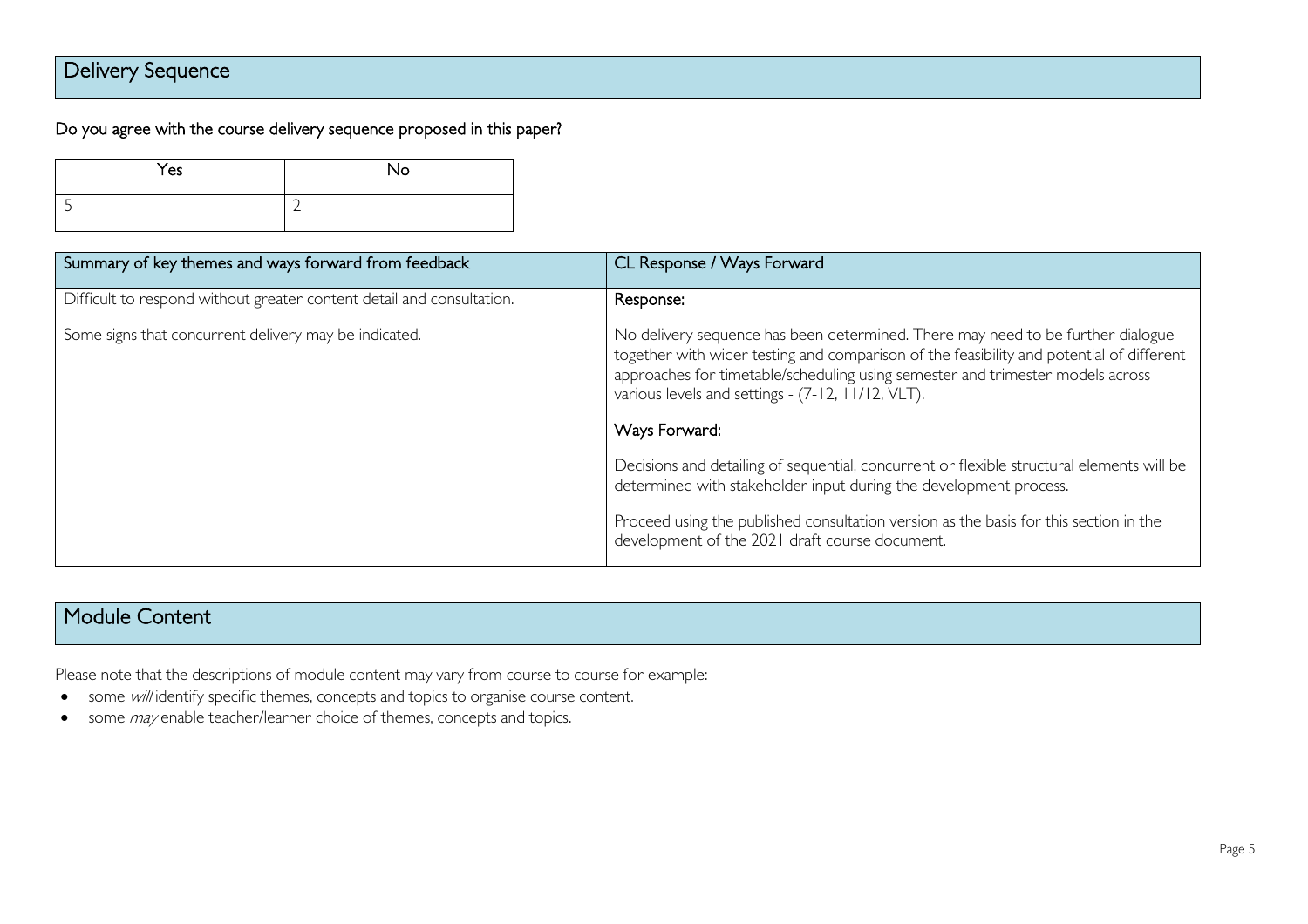## Do you agree with the module content proposed in this this paper?

| Yes | No |
|-----|----|
|     |    |

| Summary of key themes and ways forward from feedback                                                                                                                                                                                                                                                                                                  | CL Response / Ways Forward                                                                                                                                                                                                                                                                                                                                                                                                                                                                                                                                                                                                                                                                                                                                                                                                                                                                                                                                                                                                                                                                                                                                                                                                                                                                                                                                                                                  |
|-------------------------------------------------------------------------------------------------------------------------------------------------------------------------------------------------------------------------------------------------------------------------------------------------------------------------------------------------------|-------------------------------------------------------------------------------------------------------------------------------------------------------------------------------------------------------------------------------------------------------------------------------------------------------------------------------------------------------------------------------------------------------------------------------------------------------------------------------------------------------------------------------------------------------------------------------------------------------------------------------------------------------------------------------------------------------------------------------------------------------------------------------------------------------------------------------------------------------------------------------------------------------------------------------------------------------------------------------------------------------------------------------------------------------------------------------------------------------------------------------------------------------------------------------------------------------------------------------------------------------------------------------------------------------------------------------------------------------------------------------------------------------------|
| Organisers and topics seem to be viable and support visible alignment to<br>courses they replace.<br>Further consultation on details of appropriate content inclusion, structures,<br>placement, allocated focus, assessment modes and design time required.<br>Level 2 options need review. Suggestion to include all proposed topics at Level<br>2. | Response:<br>Details involving content, learning experiences, work requirements and assessment will be<br>clarified/determined through the development process, which will include consideration<br>and responses to feedback from existing and further consultation including drafting and<br>collaboration with Course Sponsors, Critical Friends and the wider teacher community<br>The phrase "outdoor living skills" has been drawn directly from OEA curriculum<br>guidelines. These refers to self-reliance, minimal impact, skills and knowledge to participate<br>in journeys, and the ability to assume responsibility for decisions and implementation of<br>outdoor living (such as managing transport, food, safety and equipment with increasing<br>independence) - our contextual interpretations at each level will be detailed when<br>content is added to units.<br>"Centre based activities" refers to those specialised activities conducted from a central<br>offsite base. The proposal is to retain this terminology as used in the current course<br>document - https://www.tasc.tas.gov.au/students/courses/health-and-physical-<br>education/oxp215118-3/ in the course requirements section.<br>Ways Forward:<br>Proceed using published consultation version of content organisers and topics as the basis<br>for module content development of the 2021 draft course document. |